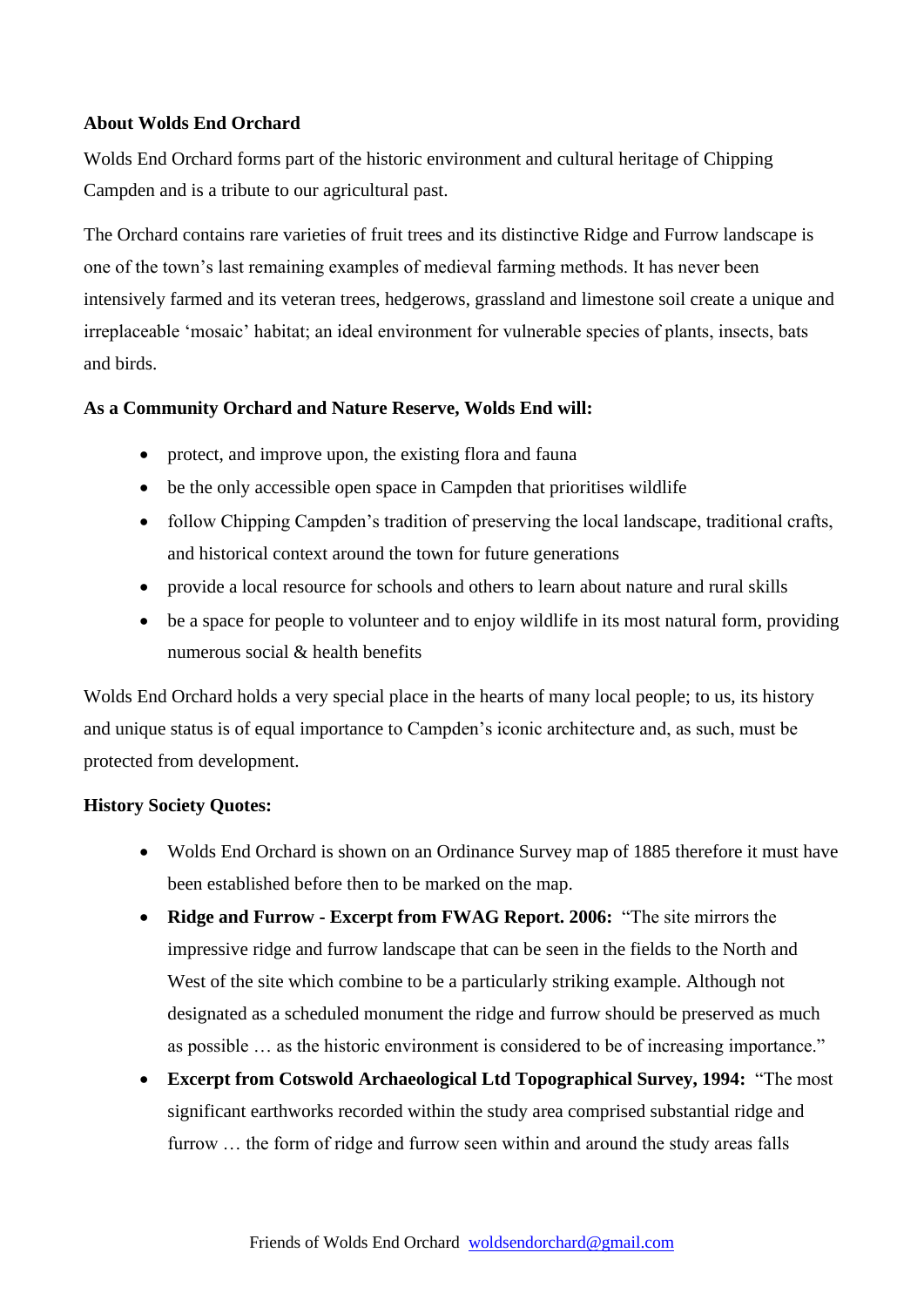within the category known as 'broad rig' generally accepted as having origins in the medieval period."

# **PTES quotes:**

- Traditional orchards are designated a Priority Habitat in the Habitats Directive, Section 41 (habitat of principal importance). They were awarded this status in 2007 for their high levels of biodiversity and importance on a national scale.
- The wholesale destruction of mature veteran fruit trees and the associated hedgerows and long- established grasslands beneath is of major concern due to high biodiversity, heritage, cultural and amenity value. Like ancient woodland sites, there is no mitigation that can feasibly compensate for the loss of the habitat provided by mature veteran fruit trees, short of planting another orchard nearby and managing it for 50+ years before removing the old one.
- An on-site condition assessment of the orchard in 2008 recorded veteran mixed fruit trees, standing, fallen and canopy deadwood habitats, branch and trunk crevices and holes, fruiting fungi, notable old hedgerows, a significant lichen population, mistletoe, areas of scrub development and nearby non-fruit veteran trees. This array of habitat types creates a 'mosaic' which serves to support more species than would each element alone.
- Although this site may seem a convenient location for development, this is far outweighed by the impact on area character, biodiversity and heritage landscape.

# **Community Benefit – health and education quotes:**

Here are some of the statements, taken verbatim from the impact assessments of 10 community orchards. The orchard group frequently receives e-mails from people wanting to thank them for the difference the orchard has made to their lives.

- ... fostering neighbourly cooperation which will be enhanced through the exchange of horticultural tips and recipes, and the shared appreciation of the beauty of the fruit trees in a valued green space.
- There has been an increase in the community working together since the orchard was created with local children showing an interest in where food comes from and older people getting out of their homes more and becoming less socially isolated.
- A new community of people who contribute to the work in the orchard has developed. People work together and families with children attend events which are put on by the orchard group.
- Enhanced community cohesion has been created by working in the orchard. New friendships have been formed and new skills developed.